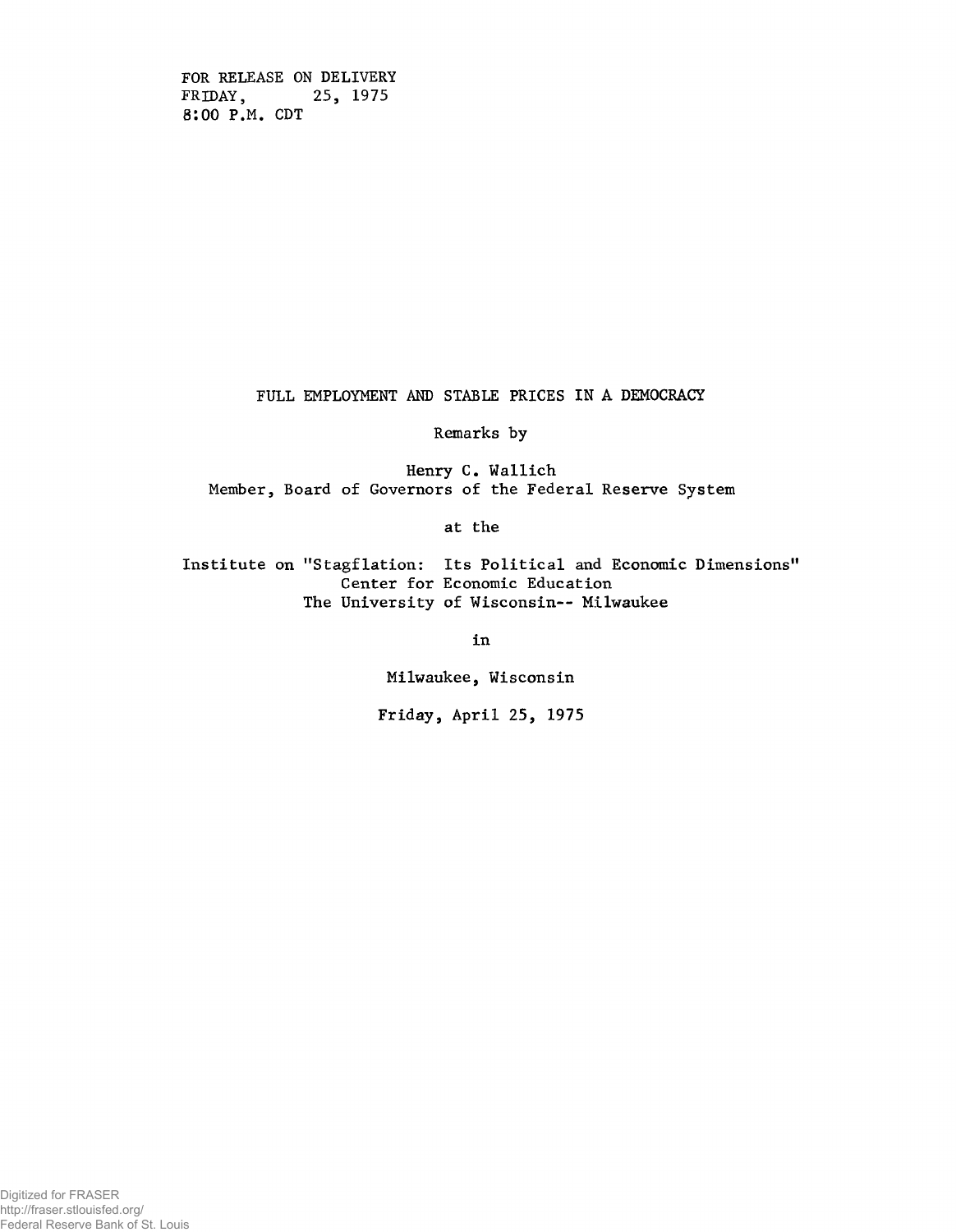FOR RELEASE ON DELIVERY FRIDAY, APRIL 25, 1975 8:00 P.M. CDT

## FULL EMPLOYMENT AND STABLE PRICES IN A DEMOCRACY

Remarks by

Henry C. Wallich Member, Board of Governors of the Federal Reserve System

at the

Institute on "Stagflation: Its Political and Economic Dimensions" Center for Economic Education The University of Wisconsin-Milwaukee

in

Milwaukee, Wisconsin

Friday, April 25, 1975

I welcome especially the chance to talk with you today about the simultaneous high unemployment and high rate of inflation that we are suffering. I am happy to have this opportunity for two reasons. First, because I am convinced that the time has come to drop the idea that long-run full employment and price stability are not compatible, and to recognize, instead, that they are fully compatible. In fact, I very much doubt that we can have full employment without price stability, or price stability without full employment, and I think the evidence for this is written plainly in the history of the past ten years.

Second, I think the Congress has just taken action, in the form of a concurrent resolution in favor of a non-inflationary monetary policy that should be most helpful to the Federal Reserve Board in executing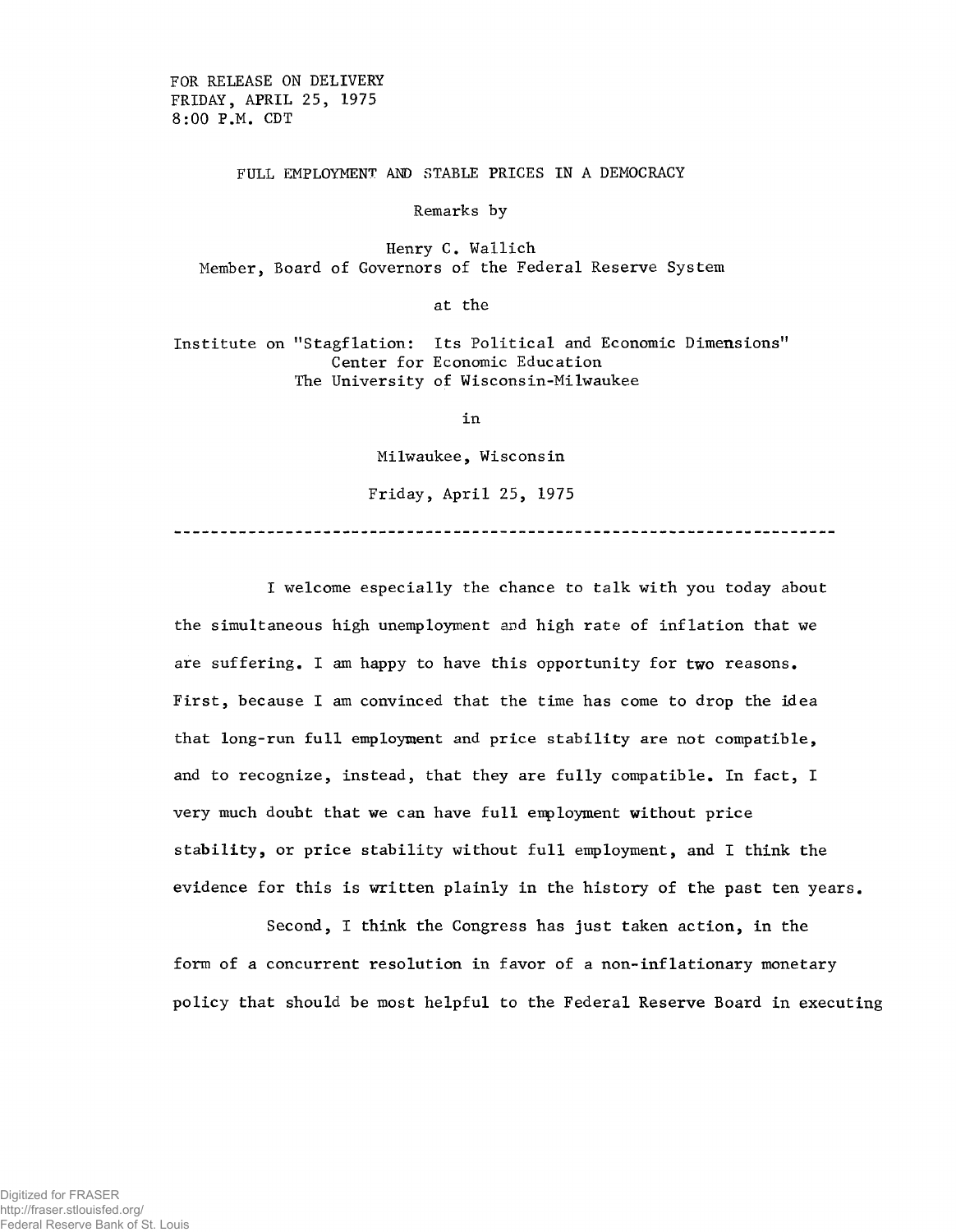such a policy. One of the most notable features of this action is that it gives the Board long-needed assistance by giving equal standing to price stability and maximum employment as national policy objectives.

I regard it as a tragedy that our economic problem has so often been defined as either unemployment or inflation. It is only in the very short run that such a choice presents itself. For the long run, there is no choice but that of a policy that can sustain both high employment and stable prices. I want to describe the elements of such a policy applicable at the present time, but first I want to review the effects of aiming policy now at inflation and then at full employment, resulting in an escalation of both over the past decade.

That decade is a record of repeated switches from one of the two objectives to the other, from too exclusive emphasis first on full employment and then on stopping inflation, to be followed by renewed overemphasis on full employment, and so on through three stop-go cycles that have brought us spiraling to rates of inflation and unemployment, almost unprecedented in postwar history.

If we continue to zoom around the curves of this spiral, we shall intensify the experience of the last ten years. To end the agony of unemployment quickly, we would find ourselves reviving and accelerating the inflation. To escape that inflation we might find ourselves driven to measures -- be they tight money, high taxes, wage and price controls -- that will once more create unemployment.

 $-2-$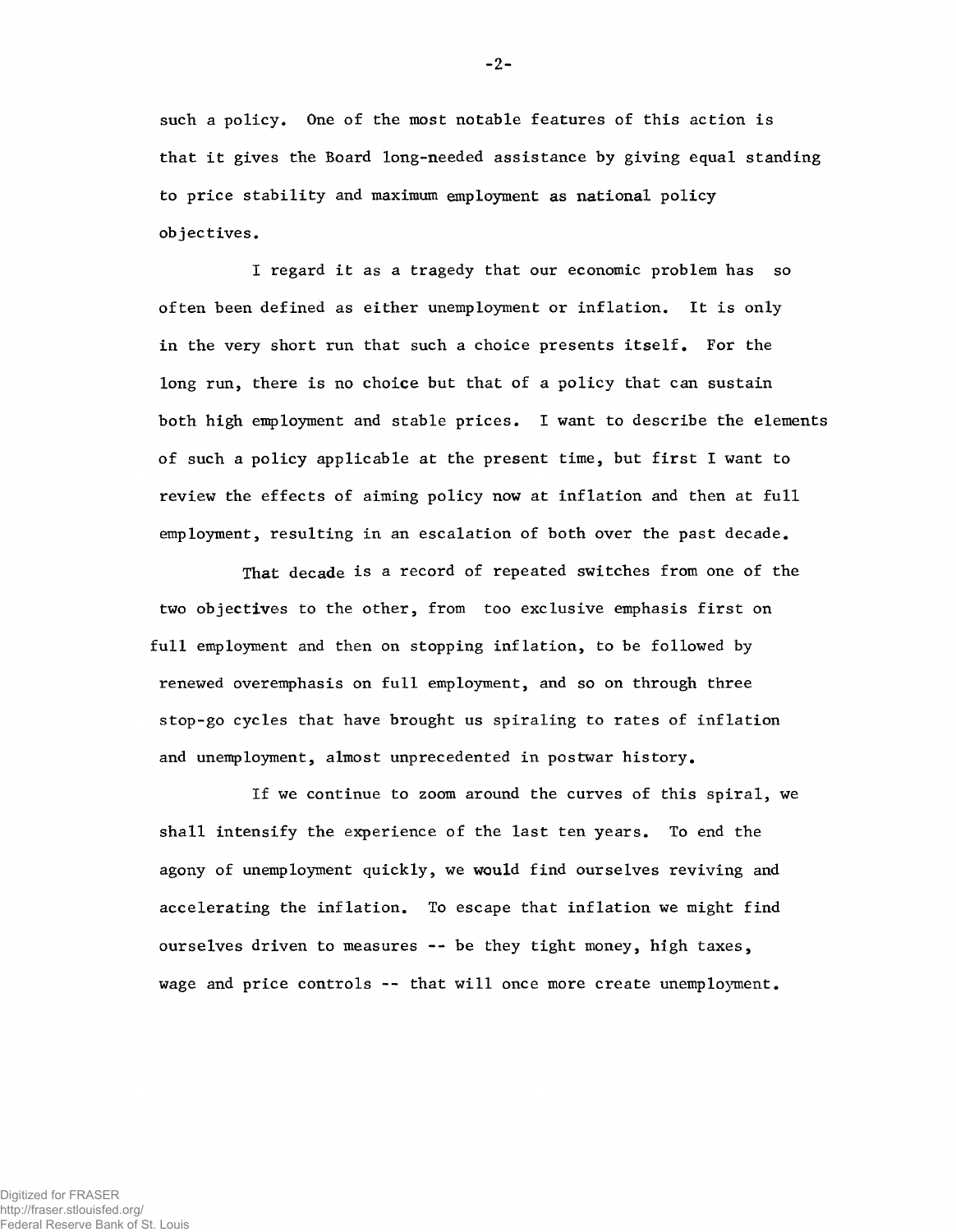Each time round, the twin scourges of inflation and unemployment reach higher levels, the economy becomes weaker, and investment in the creation of new jobs diminishes. That is what has happened so far, and that is the danger with which we must deal.

The errors of our past policies are rooted in part in a theory that has proved totally misleading: the "Phillips Curve," that is the belief that one can trade off a little more inflation against a little less unemployment in a stable way. If that were true, it would be difficult to argue the case against at least a moderate degree of inflation. Unemployment clearly is the greater evil. But three stop-and-go cycles have demonstrated that one cannot permanently buy more employment by tolerating some limited degree of inflation. Inflation accelerates once it comes to be expected. It then comes to be built in to wage contracts and pricing decisions. To make the Phillips Curve stick people would have to ignore the inflation, that is, they would have to be price blind. But we know that one cannot fool all the people all the time. Inflation probably has by now lost its power to fool even some of the people some of the time.

Let me cite some of the evidence. By early 1965, unemployment had been brought down from a peak of 7.1 in 1961 to below 5 per cent. Had we proceeded with moderation, further gains would have been possible without inflation. But the economy was allowed to overheat, and by August 1966 inflation was moving at a rate of 6 per cent.

 $-3-$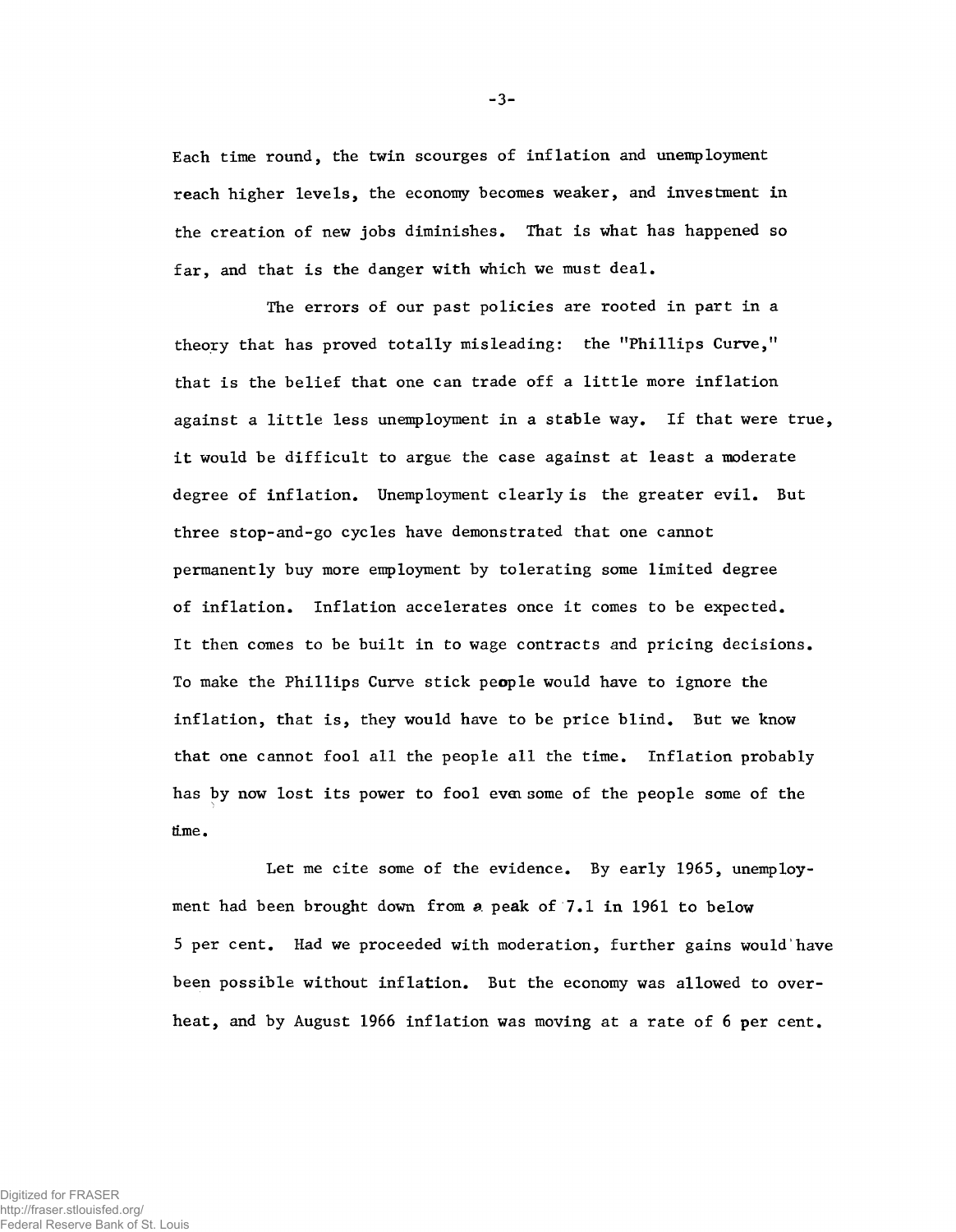The Federal Reserve then briefly stepped on the brakes, temporarily bringing inflation almost to a halt. But the ensuing threat of unemployment quickly led to renewed expansionary policies. By the end of 1969 inflation had reached 7,4 per cent. Tight money and tight budgets then brought inflation down to less than 3 per cent by mid-1971 while unemployment rose close to 6 per cent. Expansionary policies, combined with wage and price controls of rapidly diminishing effectiveness, once more revived inflation while temporarily reducing unemployment. In 1974, inflation hit 13 per cent, in part owing to oil crises as well as food and other shortages, A substantial rise in unemployment would have been inevitable as a result of these wents, but the effort once more to restrain inflation added to the effect. By early 1975, that effort has had a measure of success. But unemployment now stands at 8.7 per cent, and the inflation is still high.

It is obvious from this record that a policy of switching from one objective to another, from fighting unemployment to fighting inflation and back to fighting unemployment, provides no answer to our problems. It simply escalates them. Today once more the temptation is great to make such a switch. Our unemployment is very serious, while the inflation, though far from ended, at least has lost some of its virulence. But if such a switch of policy were made, the outcome by now should be clear. We would witness a possibly rapid but insufficient reduction of unemployment which would be followed with some lag by a new outburst of inflation, that to be followed in turn by another policy switch and so on into a dim future.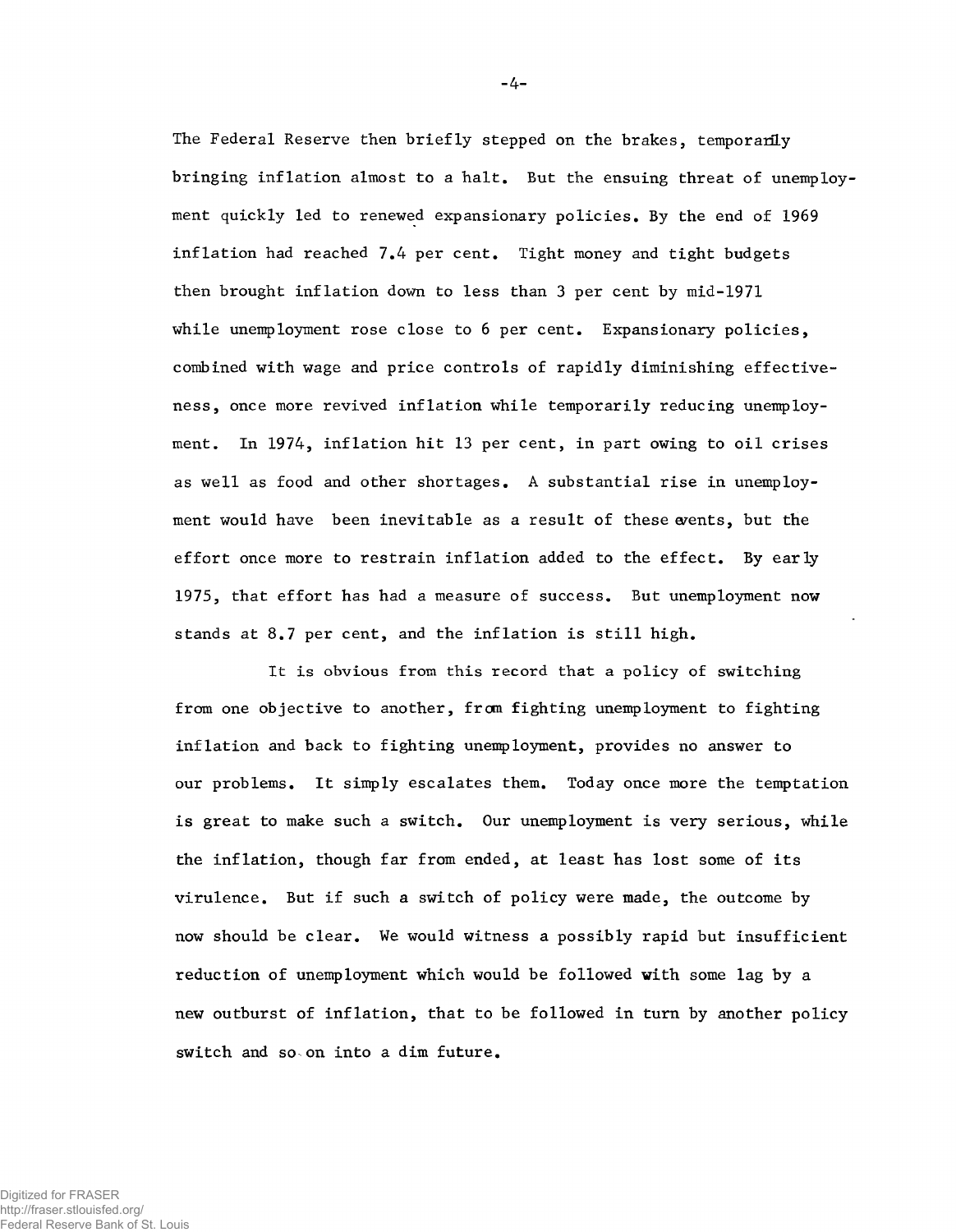In our present situation, I frequently hear the argument that a massive policy switch can do no harm because there is so much slack in the economy. This supposedly would give time for a period of strongly expansionary policies which could be cut off in good time to prevent overheating. I would not deny that some months ago this view held certain attractions to me. Meanwhile, however, the probable end of the recession has come into much clearer view and strong budgetary action to expand the economy has been taken. In this changing situation, I believe that a temporary spurt in our money and credit supply would just serve to repeat the pattern of the past.

I want to emphasize that I would not want to tie monetary policy permanently to any fixed rate of monetary growth at all times. Monetary policy must retain its flexibility. There have always been occasions when it was appropriate to use that flexibility, and there will be in the future. But at the present time a massive policy switch would be a mistake. If full employment and stable prices are to be reached together, monetary policy must keep its eye on both objectives.

We must bear in mind that there has been slack in the economy on past occasions as well, although not on the present scale. On those occasions, too, it seemed plausible to say that there was plenty of time first to accelerate the expansion and then to slow it down. We have seen that things do not work that way, and for perfectly understandable reasons.

 $-5-$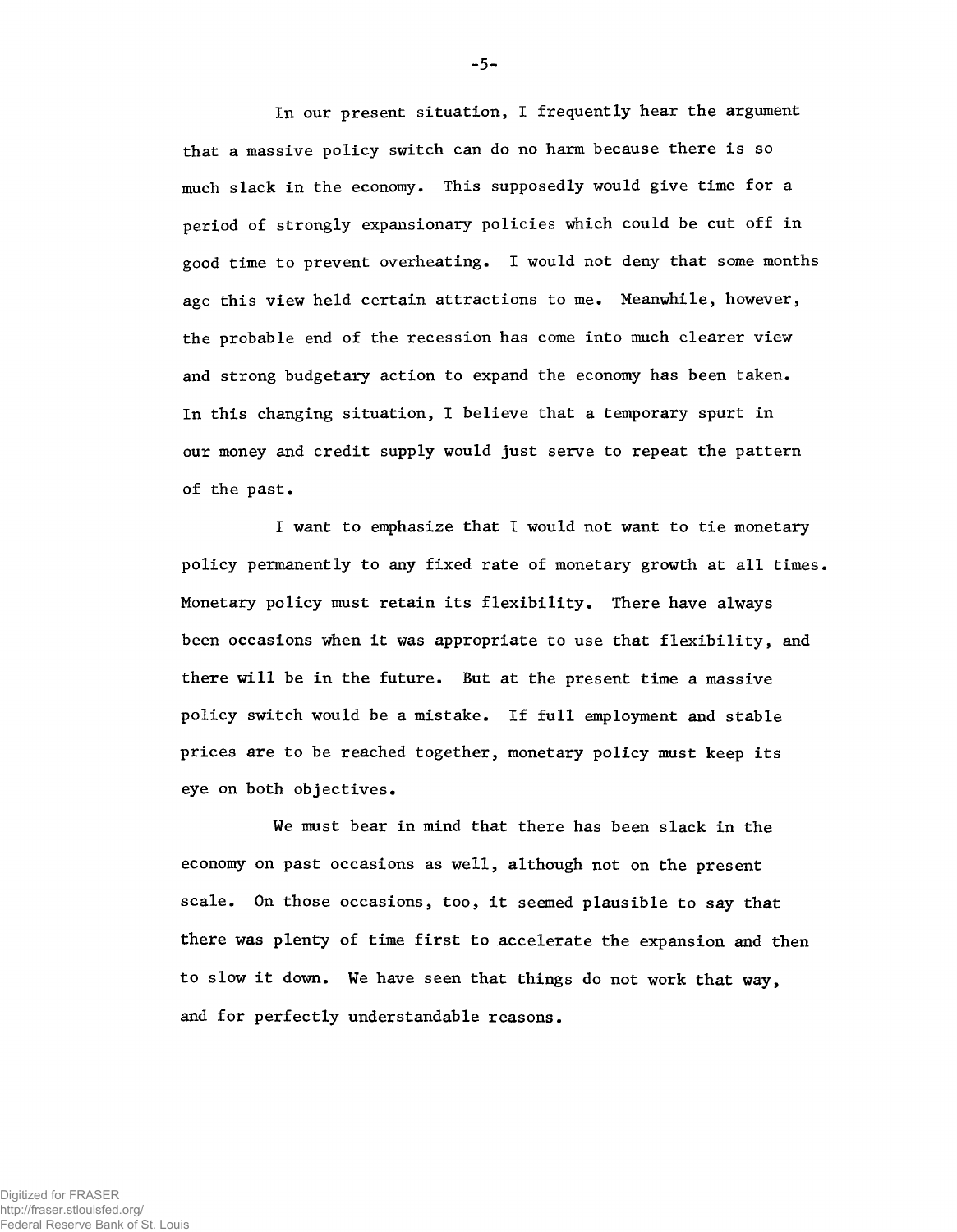In the first place, the inflationary pressure in an economy depends not only on the weight of unused resources holding down that pressure. It depends also on the speed with which the economy expands. A very rapid recovery, attractive as it would be in other respects, carries embedded in it the seeds of future overheating.

In the second place, and this is just another way of looking at the same facts, the record seems to show than an increase in money and credit affects output first and prices afterwards. In other words, the lagged effect of monetary expansion is greater for prices than for output. That does not make the ultimate result any less certain. But there might be a period of euphoria, when temporarily everything seemed to be going right. But it would be followed by the same results that we have observed in the past. The euphoria, moreover, could become an obstacle to a timely return to more moderate monetary expansion. Given the long lags, such a tightening of policy would in any event have to come at a moment that many would regard as premature. The same prospect confronts us this time if we do not heed past experience.

Fortunately there is today no need to choose between the objectives to fight unemployment or to fight inflation. As I said in the beginning, in the long run the two objectives do not compete. They can and must be achieved together. The way to resolve the problem is to stop switching. Today the same policy that can lead us back to full employment can also lead us back to price

 $-6-$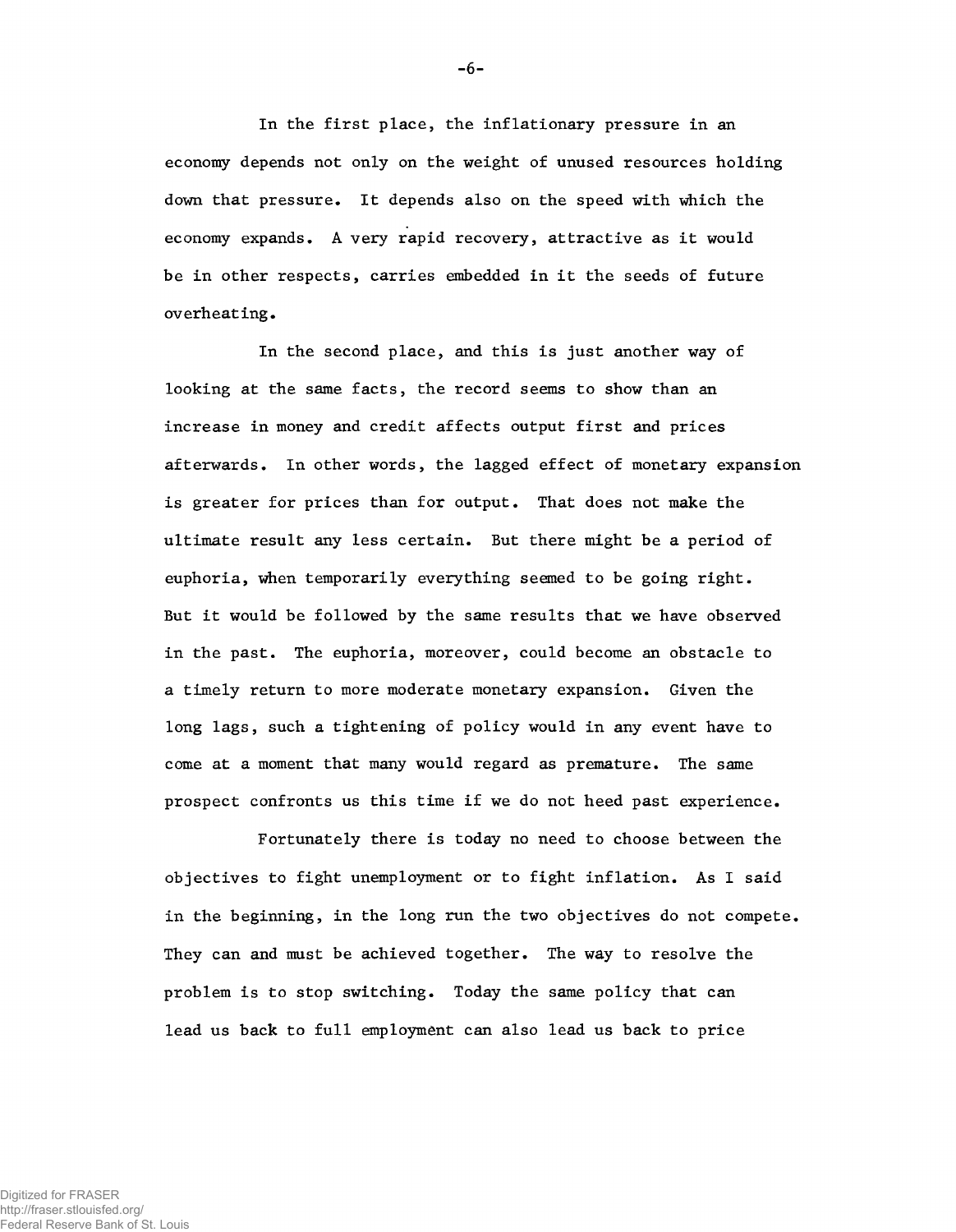stability. That is a policy of moderation in expansion, of low-pressure rather than high-pressure tactics, and of steadiness in keeping the twin objectives of full employment and price stability equally in mind.

I believe that today there is widespread support for such a policy. Certainly there is very little left of an attitude that may have been more common some years ago, which tended to shrug off inflation, both as a threat and as a fact. The view that inflation will not escalate if left uncombatted, and that in any event whether it escalates or not, inflation is only a minor evil, has lost much of its seductiveness in the face of recent experience.

We have seen how inflation pushes business toward bankruptcy, by destroying its liquidity and profitability, and, on occasion by wage and price controls that tie up business decisions. In Europe, the question has been widely raised how long democratic institutions can survive in an environment in which inflation robs some social groups of as much as 20 per cent of their income or of their assets in a single year.

Nor do I believe that there can be an escape from inflation through indexing. Inflation, painful as it is, does help to cut down irreconcilable demands upon the social product in a manner that minimizes outright confrontation. Indexing would eliminate that cushioning effect. It would push irreconcilable demands into direct confrontation. Social conflict, or else rapid acceleration of inflation might be the consequence.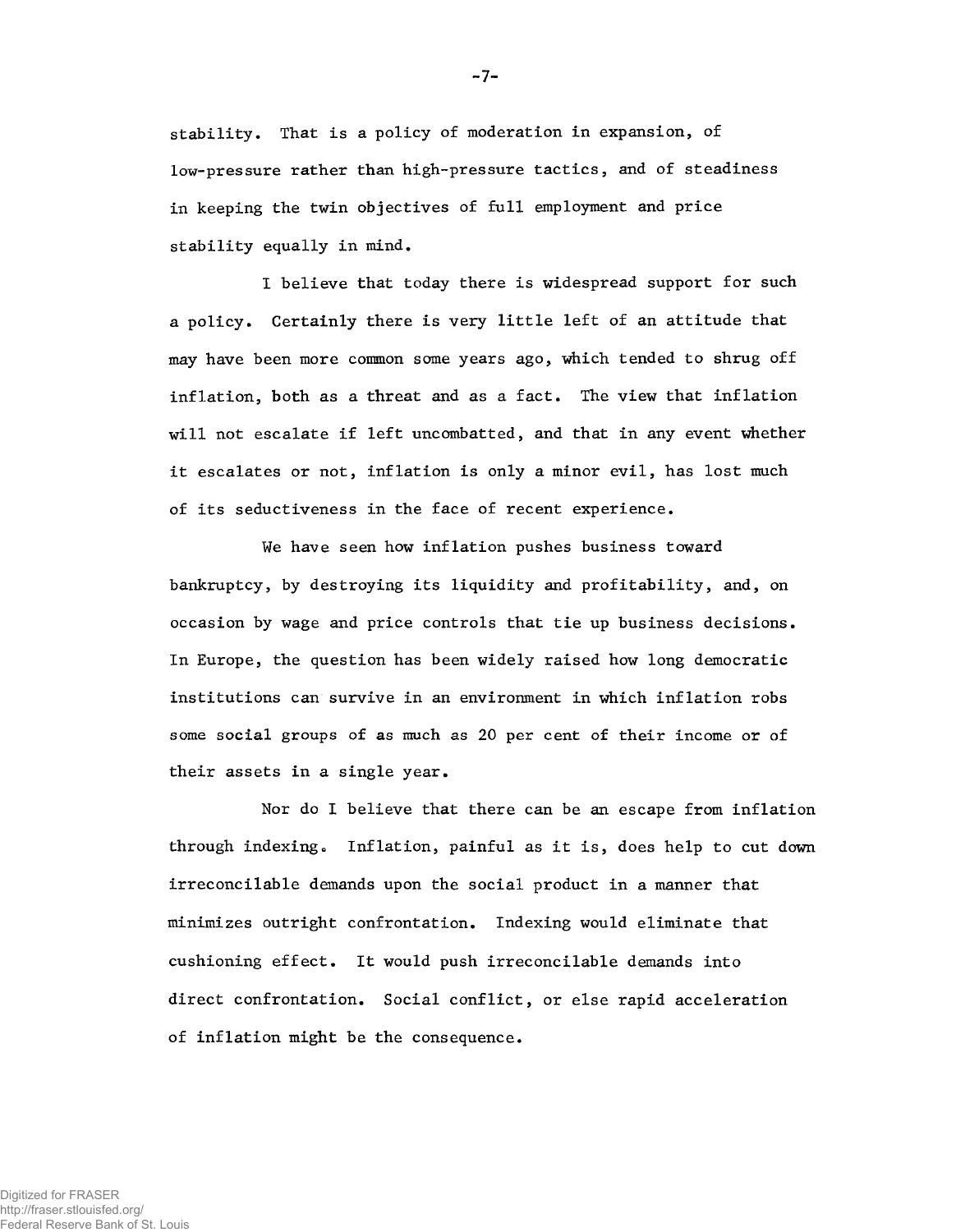Controls, too, offer no solution. At the present time, the support for wage and price controls fortunately seems to have fallen away. It could revive if inflation were to move back into higher gear. We have now been through two periods of controls. We know that, after an initial semblance of success, the gains diminish while the damage mounts. If we should fail to defeat inflation, I would not be surprised to see us resort to controls once more» I can see no reason why the outcome should be any different.

I would not argue against forms of incomes policy that stop short of controls. In the past I have written extensively about techniques that would enlist the tax system on the side of price stability. These techniques, I regret to say, have not been explored as fully as I think they deserve. But tax-based incomes policies cannot be a substitute for proper monetary and fiscal policies. They can be a means of reducing the inflation bias in the economy and, in the long run, of reducing the rate of unemployment consistent with price stability. There are many other means that we should examine to accomplish that most important objective, including measures to improve productivity, to improve job markets, to advance labor skills, to raise productivity, and to cut down the inflationary bias inherent in many government policies and related to money and the budget.

 $-8-$